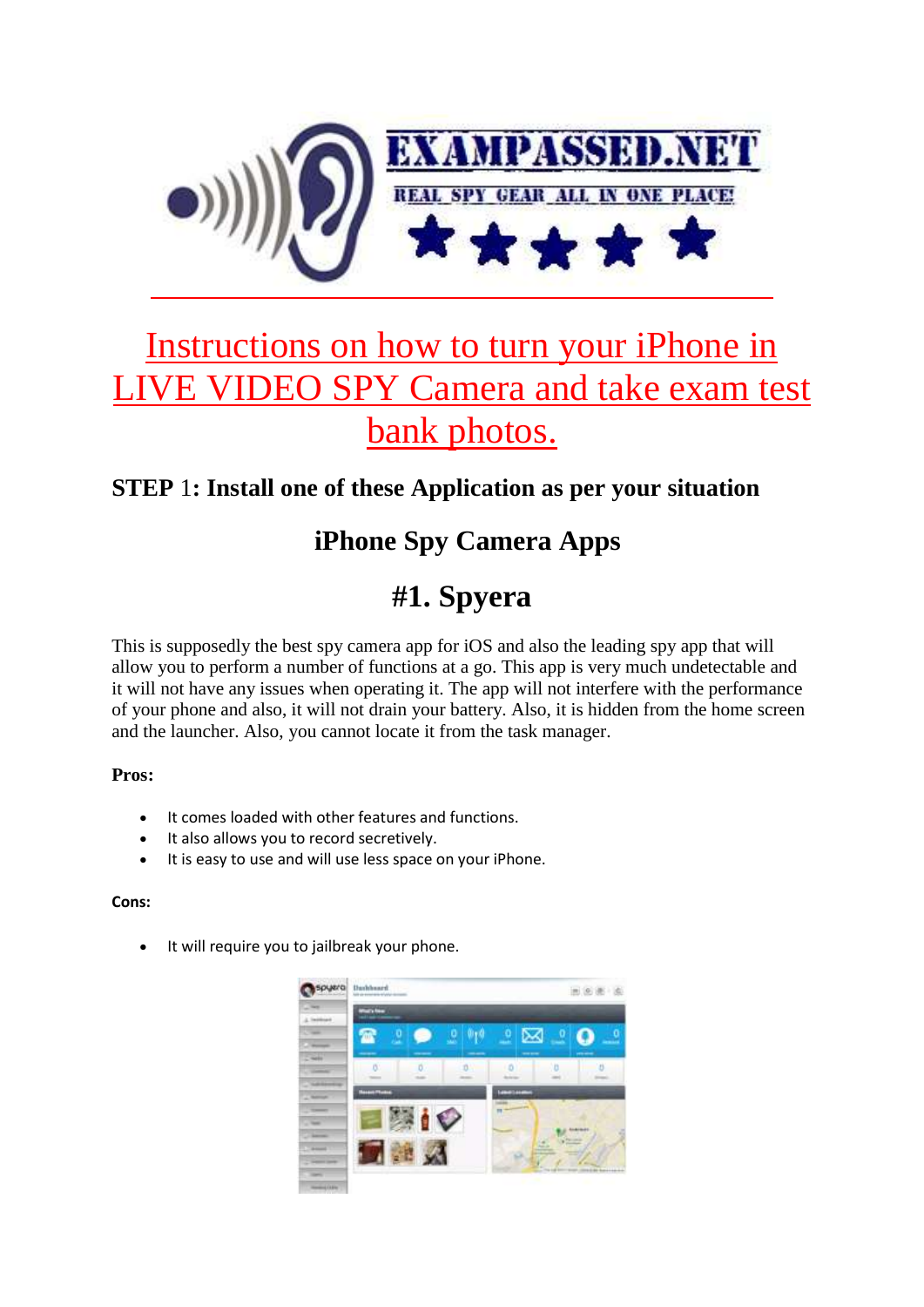## **#2. SpyVid**

This is also another leading iPhone spy camera app that allows you to record video feeds without being noticed. It comes with an Alibis and the Swipe Transparency features. The Alibis feature will load the screenshots and pictures, which will be a disguise for you to record the video. The swipe transparency will allow you to swipe the finger up and down to regulate the transparency of the screen. This also helps hide the live streaming from showing on the screen.

#### **Pros:**

- It is quite cheap, costing only about 1 dollar.
- It is also quite easy to operate.
- It is secretive as well

### **Cons:**

• The app can confuse you when the situation is too tight. This is when you are using the Swipe Transparency.



## **#3. Easy Calc**

This is a hidden Camera that allows you to capture videos without any problem. You can record and capture the photos by tapping on the screen. Alternatively, you may use one of the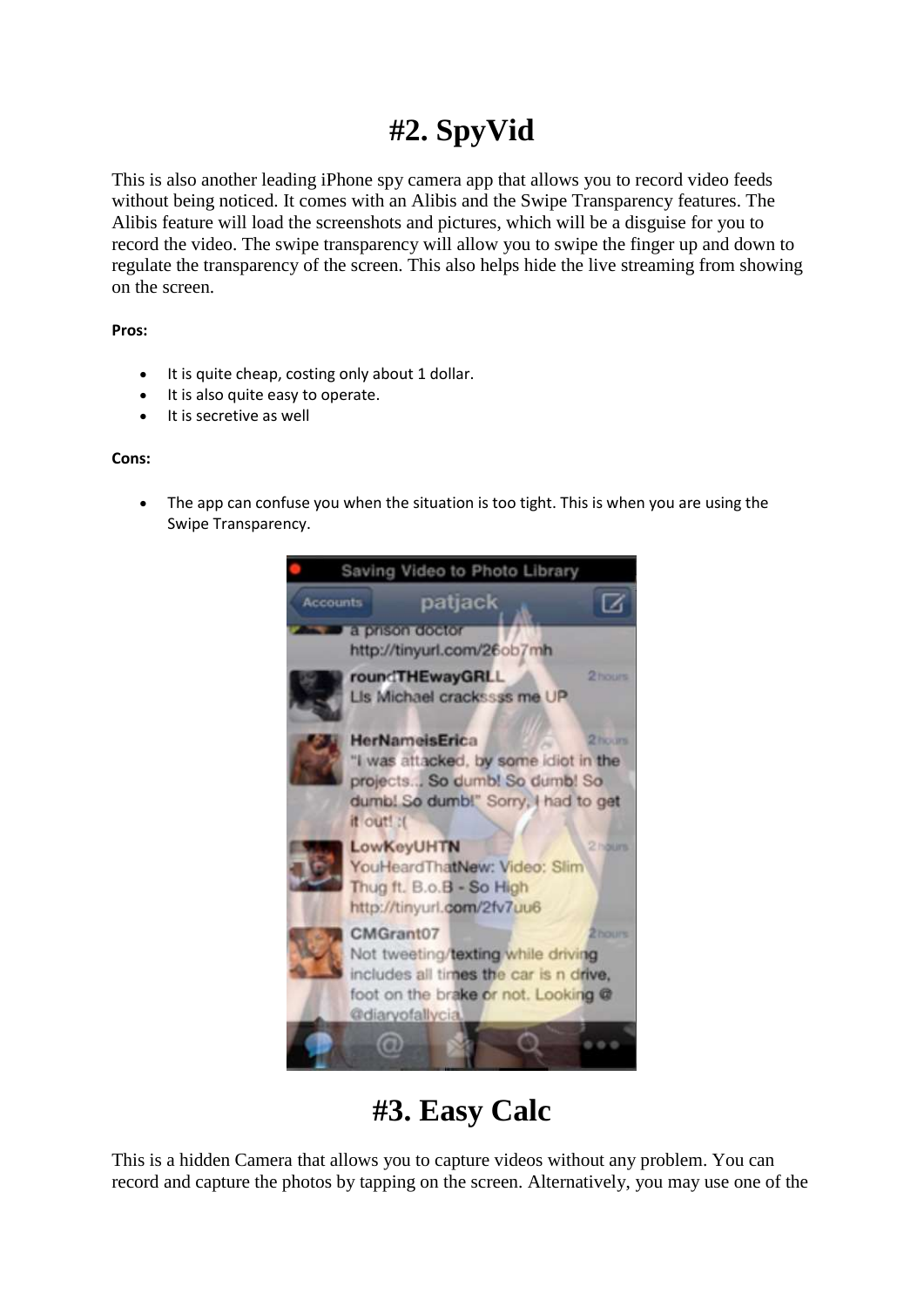smart shooting modes that are included. There is also a motion detector that lets you save on the storage space by shooting or recording. You can adjust the sensitivity of the detector and adjust the behavior as well. You will have a Clock face background and place the phone on the table, which will the record easily.

**Pros:**

- The flash will be deactivated automatically.
- It is secure enough since it comes with a secret pin code.
- You can adjust the brightness of the camera to record with ease.

#### **Cons:**

- The front camera is somewhat messy when you are using it.
- The camera can also crash constantly if your phone has less storage space.



## **#4. Highster Mobile**

This is yet another top iPhone spy camera app that allows you to enjoy more with it. It comes with different features and functions. You can use the camera app easily without being noticed. The shutter and flash are deactivated automatically.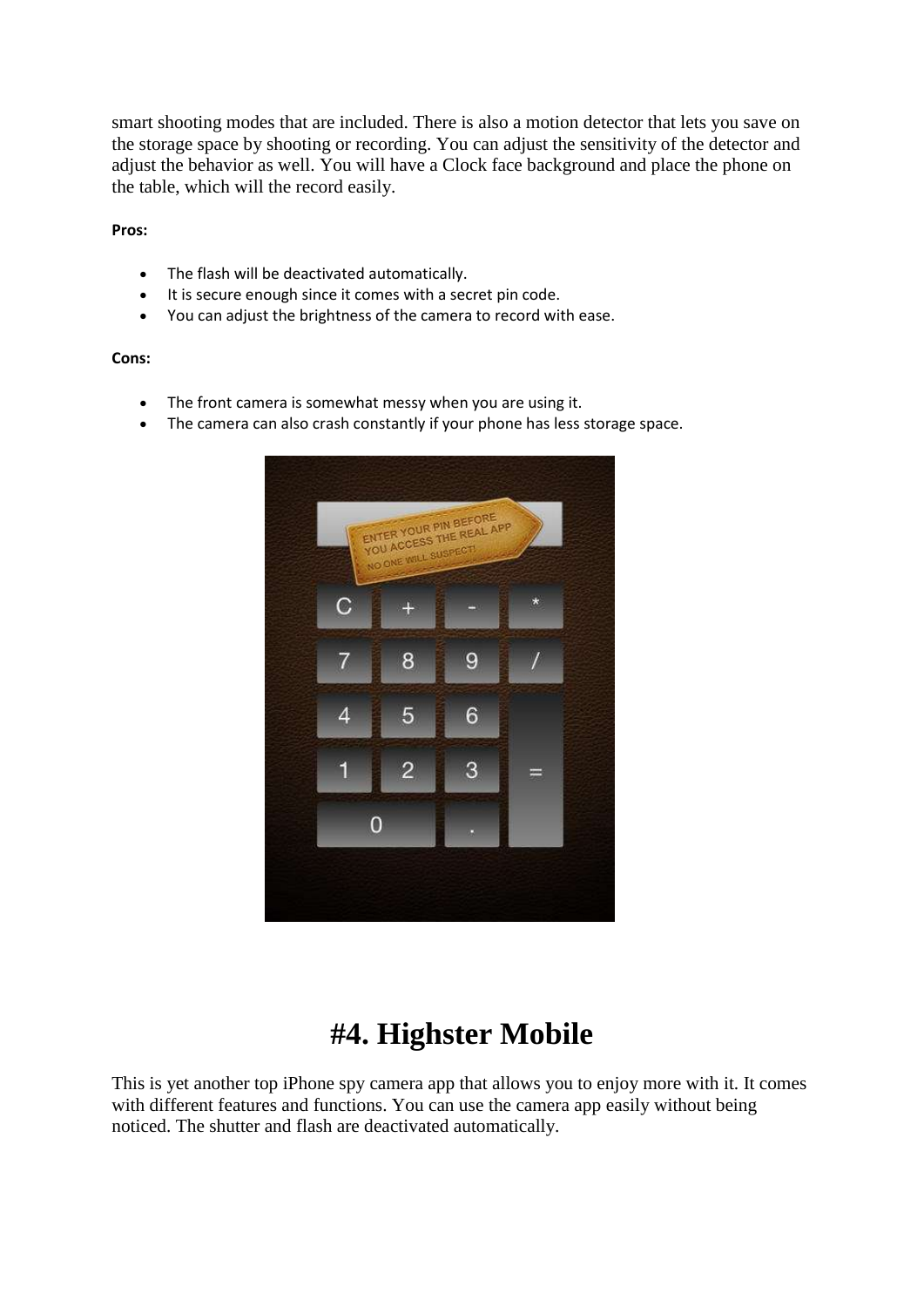#### **Pros:**

- It only requires you to pay for it once.
- It has more functions.
- You can also track with this app.

#### **Cons:**

- There is no parental control.
- The camera functions and features might be slightly limited.

| <b>HIGHSTER</b>                                                                                                                                                                                                                                                                               |                           | A maximum husball, postument &                                                          |                                                                                   |                                                                                                                                         |
|-----------------------------------------------------------------------------------------------------------------------------------------------------------------------------------------------------------------------------------------------------------------------------------------------|---------------------------|-----------------------------------------------------------------------------------------|-----------------------------------------------------------------------------------|-----------------------------------------------------------------------------------------------------------------------------------------|
| Line contented.                                                                                                                                                                                                                                                                               | A vighter-lease Continues |                                                                                         |                                                                                   |                                                                                                                                         |
| A Enthusia                                                                                                                                                                                                                                                                                    | Dashboard                 |                                                                                         |                                                                                   |                                                                                                                                         |
| Director Lingis<br><b>SWIN</b><br><b>Kali</b><br><b>Billian</b><br><b>Cartiacto</b><br><b>Britalnich Vitaliany</b>                                                                                                                                                                            | $\frac{1}{2}$             | Jensey; Nega - Wiley; Chee;<br><b>Call Dirty</b>                                        |                                                                                   |                                                                                                                                         |
| GPS (egg)<br>GPS Tracking<br><b>RELATIVIALS LIKE!</b>                                                                                                                                                                                                                                         | and control<br>$\sim$     | <b>Dashkoard</b><br>۰<br>c<br><b>ALCOHOL:</b><br>If It cannot behaves structured by the | Dasilyboard<br>$\bullet$<br>ANTENNA<br>It of Assistant Metropolitaneously all the | adairdin.<br>F. Bus Alderson 11-6 (Well-Profit a benefield<br>the "lucinarities surviver in bright data and min-<br>328                 |
| Division Lingin<br>Facalized Laps<br>Marka Loan<br><b><i>Advised Advised Advised Advised Advised Advised Advised Advised Advised Advised Advised Advised Advised Advised Advised Advised Advised Advised Advised Advised Advised Advised Advised Advised Advised Advised Advised Advi</i></b> |                           | <b>CO</b> HAVA<br><b>UR Calling</b><br><b>Consens</b><br><b>G.</b> Hhas Age             | <b>DHI</b><br>w<br>Galliag                                                        | ٠<br>School and many of the cost<br>128<br>٠<br>Send duty mon-dis-<br>Æ                                                                 |
|                                                                                                                                                                                                                                                                                               |                           | <b>ET Indicate</b><br><b>U. Boston Malay</b>                                            | o<br><b>Coreste</b><br>n,<br>when App                                             | <b>AFRICATES</b><br>The interfactorization with at the CPD manager than 1970 to an<br>Persons in the local link link link on the<br>122 |
|                                                                                                                                                                                                                                                                                               |                           | <b>CO Plants</b><br><b>CE GAVE</b>                                                      | <b>Bill</b> ) Mainteney                                                           | ٠<br>To meet at much diverse and discussion (delib)<br><b>MARKET</b>                                                                    |
|                                                                                                                                                                                                                                                                                               |                           | $O$ latts:<br><b>TECHNOLOGICAL SEC</b>                                                  | EQ / Interior Holting                                                             | ٠<br>This demand \$80 of the 2PC assumi learning to<br>Please plus be line to pack and has (25) To pack                                 |
|                                                                                                                                                                                                                                                                                               |                           |                                                                                         |                                                                                   |                                                                                                                                         |

## **#5. Security Cam**

This is an app that has been designed by Crowded Road and it is meant to allow you get the most out of it. It is claimed that the real private investigators use this app. It comes with some amazing features and functions. There are a number of triggers that can start the app and you can shoot our photos and videos with ease.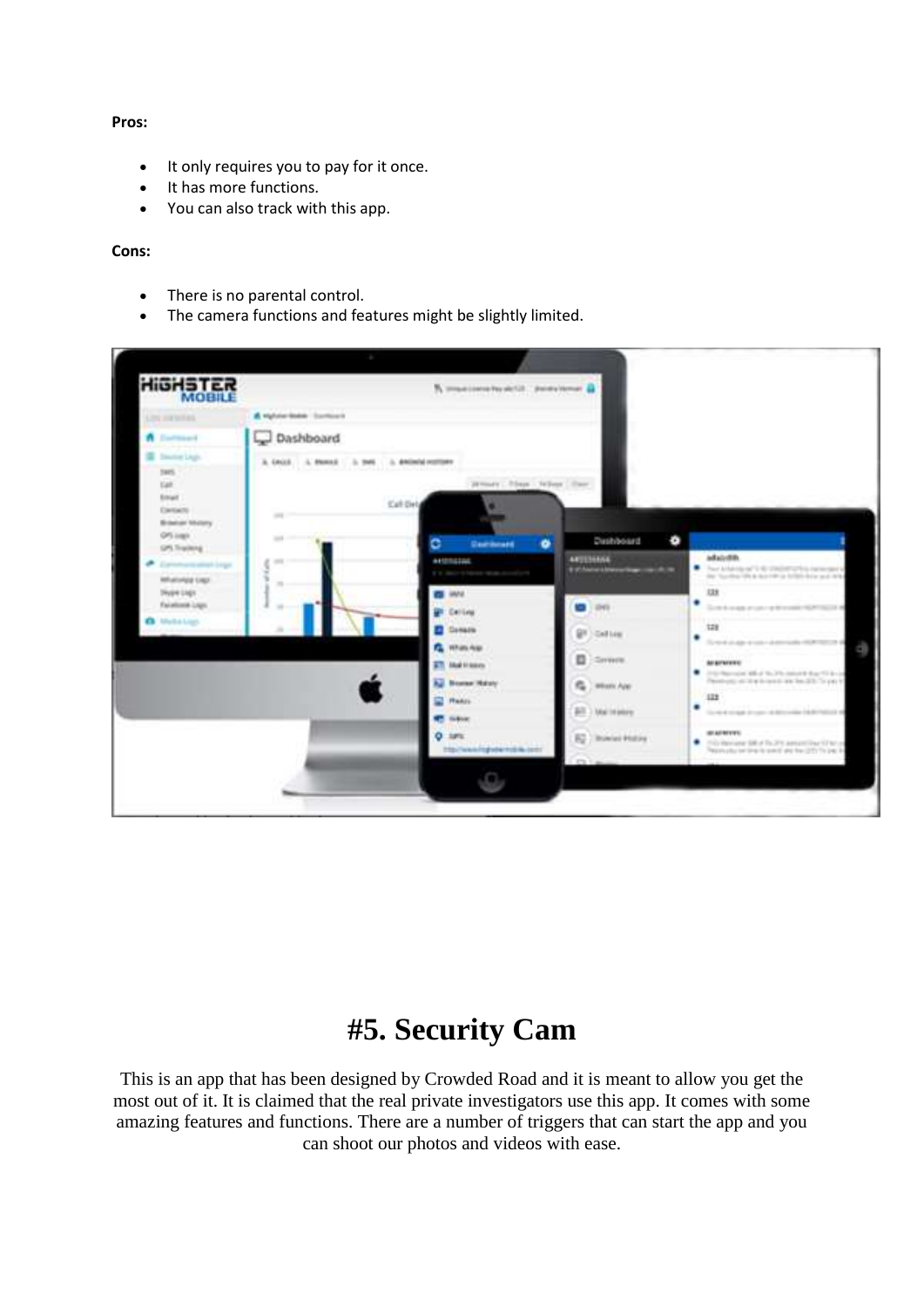

#### **Pros:**

- It has a good number of features.
- It is easy to start it up.
- The app is easy to use.

#### **Cons:**

• The app might not deliver the best performance, but you can apply some settings and customizations to make them look better.

### **STEP 2: PREPARE YOUR DENIM LOOSE SHIRT WITH POCKET FLAPS FOR MEN or a LOOSE BLOUSE WITH RUFFLES FOR WOMEN.**

If you want record your exam bank you need to prepare your shirt:

It should be any dark loose jeans shirt with pocket flap.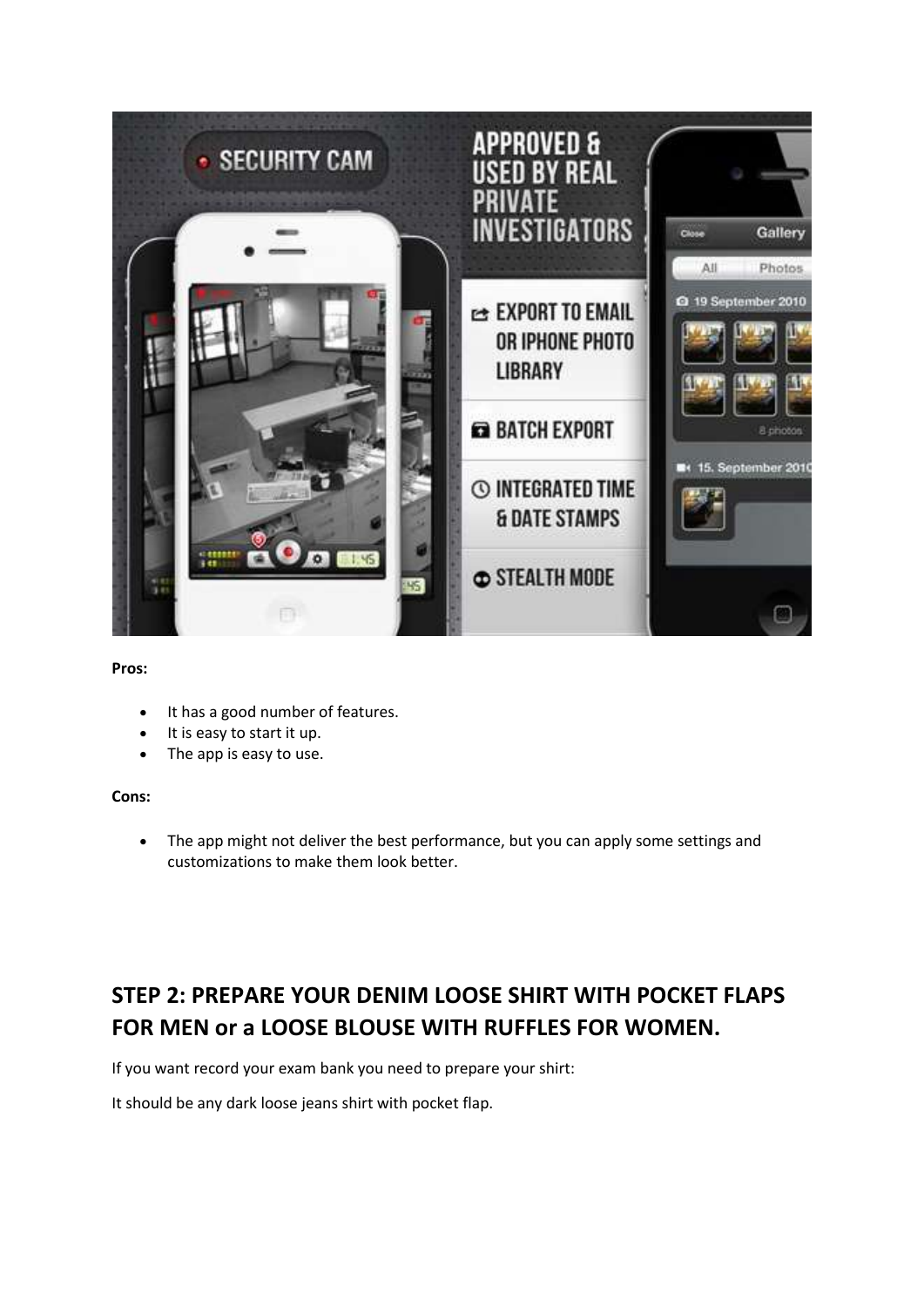

You will need: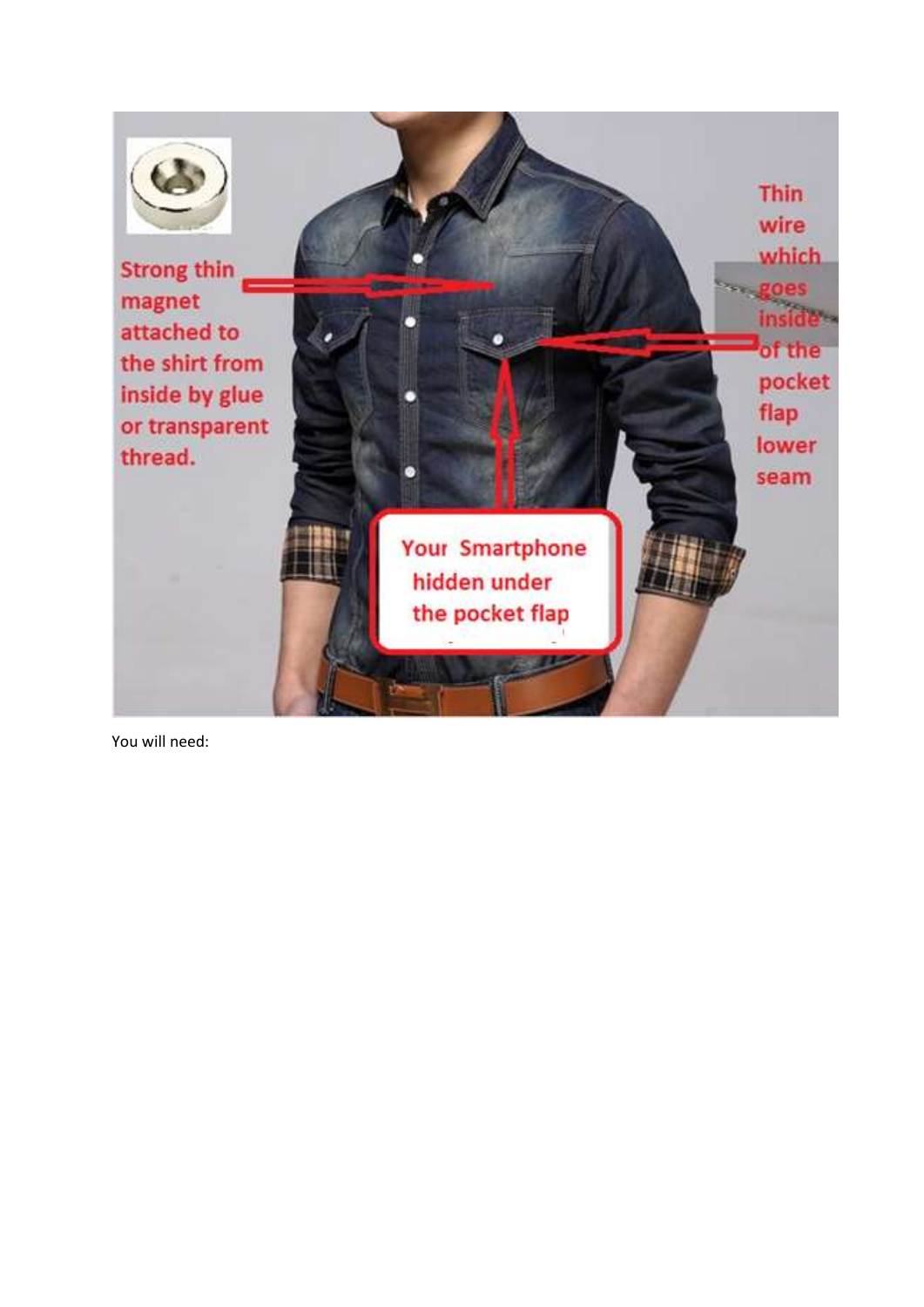1. Strong Small disk magnet. 1-2 cm in diameter and 5 -10 mm thick



## This Magnet could be bought from **HOME DEPOT in Magnetic Cabinet Latches** section.

2. Two pieces of steel magnetic wire 20 cm long and 2 mm in diameter. Steel cloth hanger or large paper clip could be used.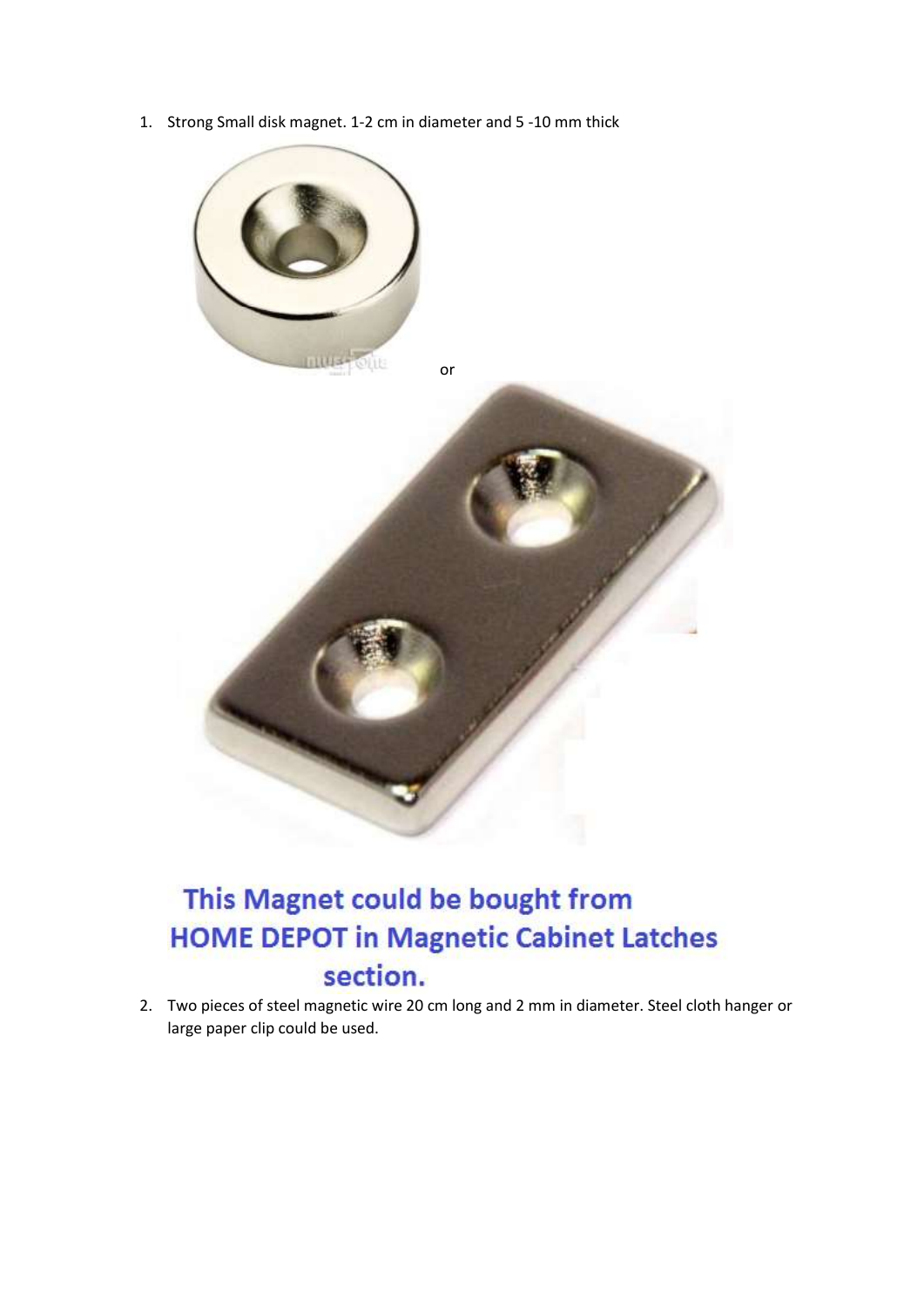

3. Invisible (transparent) thread and sewing needle.



4. Adhesive Velcro tape (40-50 cm)

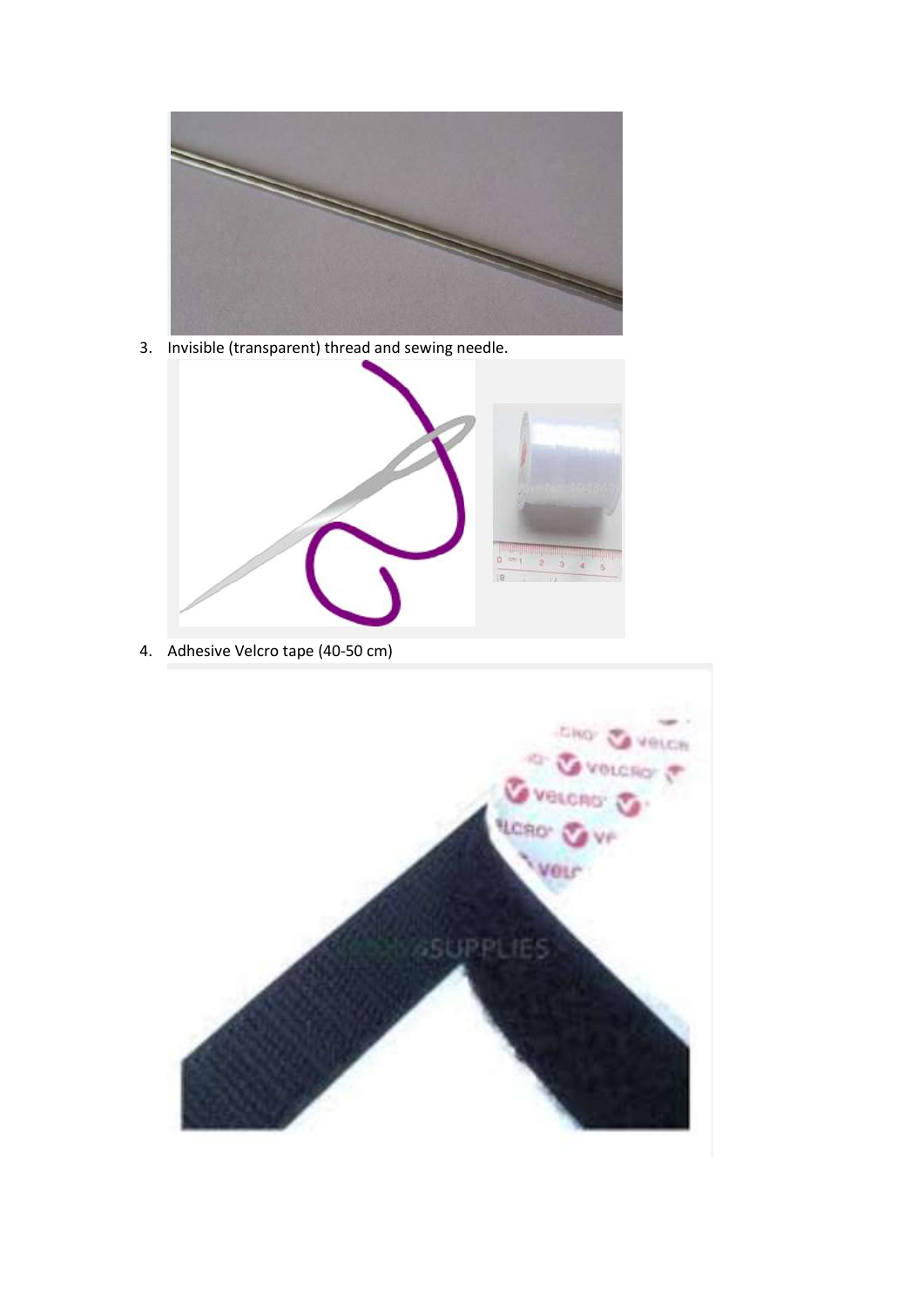### Or Instant Bond Double-Sided Fabric Tape could be used and bought from WALL MART.



★ ★ ★ ★ 1 review Q&A By: Singer





## Assembly

Each piece of steel magnetic wire should be inserted in lower seam of both Jeans Shirt Pocket flaps.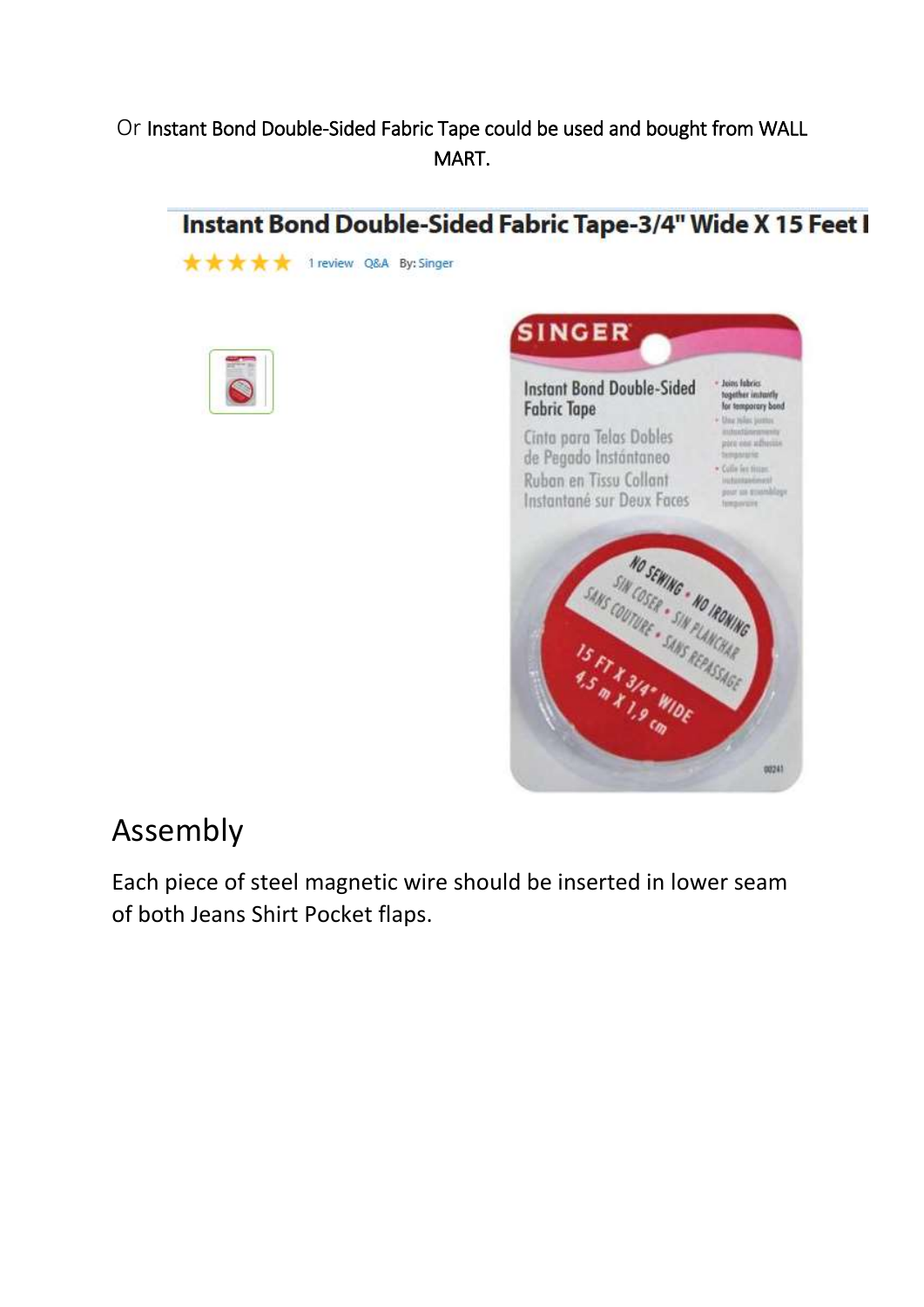Insert thin magnetik steel wire in lower seam of pocket flap. Cut excessive length of wire if required. It should not be visible from outside



**Magnetik Steel Wire** 



Large Paper Clip could be used. Straighten it before inserting in the pocket seam



Please Insert Magnetic Steel Wires in BOTH pocket flaps, so will similar !!!!!



Secure the small magnet from inside of your Jeans shirt by invisible thread. When you fully lift the pocket flap the wire in the flap should stick to the flap and stay "UP".

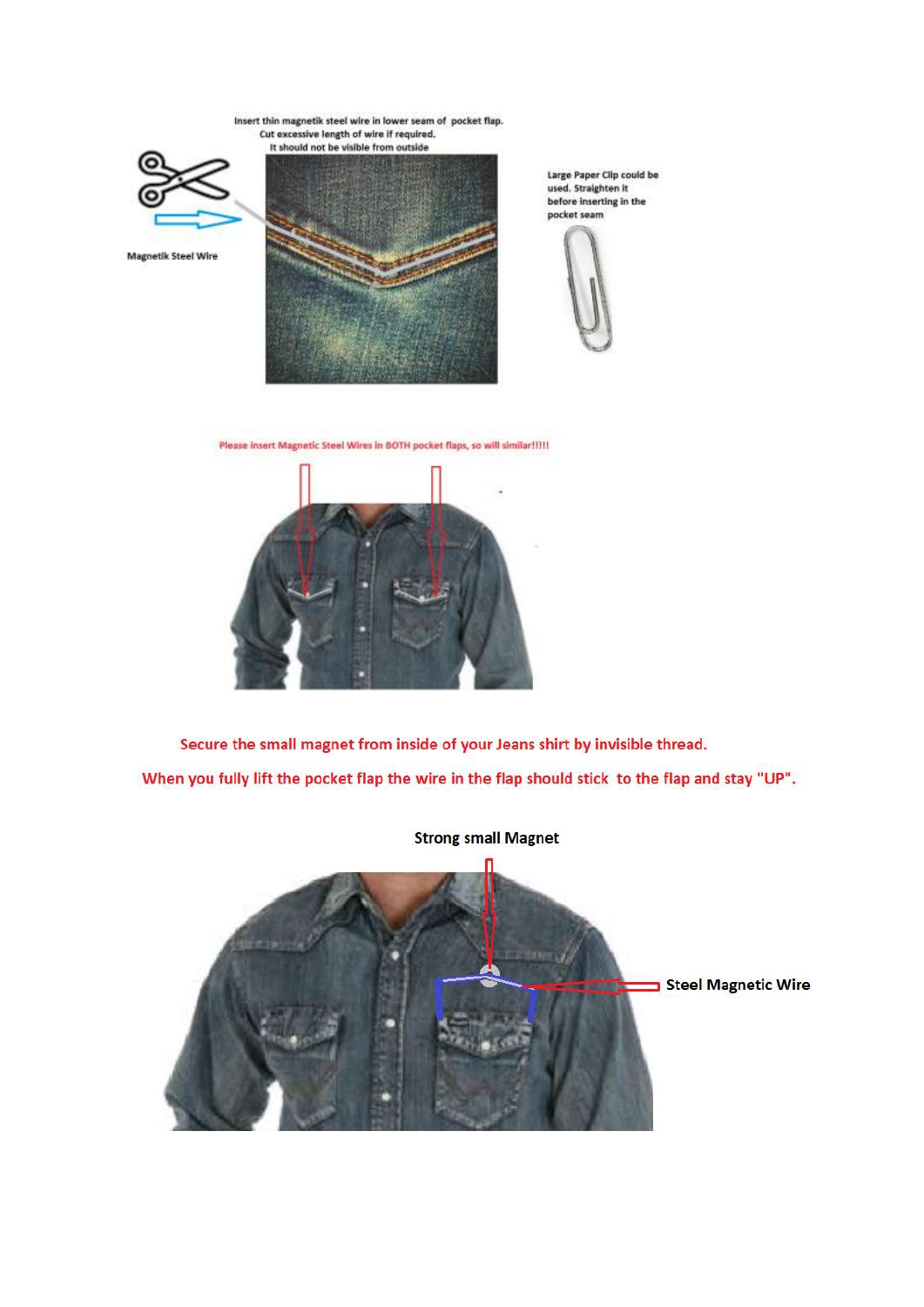### After everything is done correctly your pocket flap should stay in "UP" position



Cut small hole right above your pocket edge. Hole should be located between top of the pocket and<br>the pocket flap

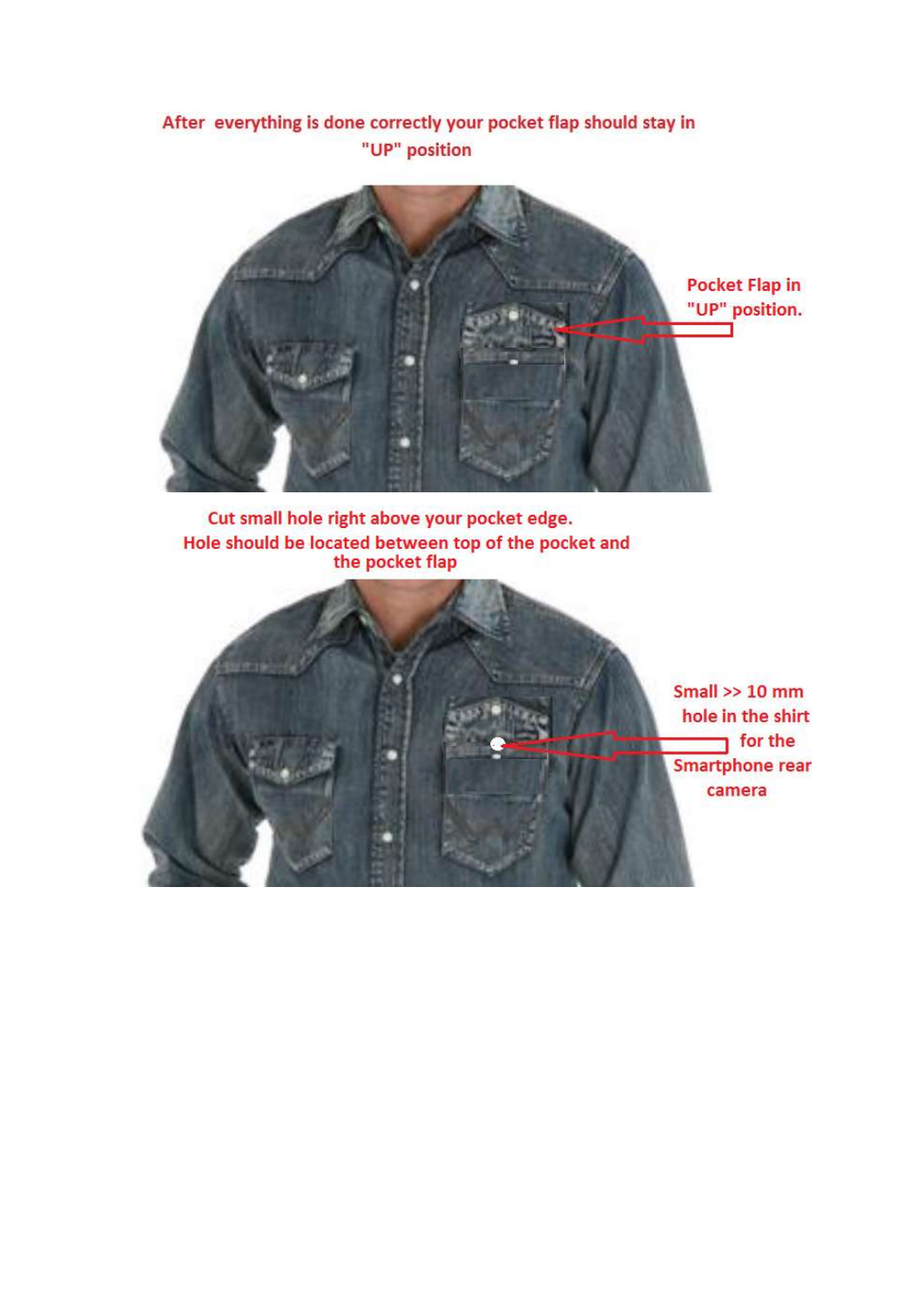### Attach Sticky Velcro Tape strips to your smartphone rear cover as shown below.





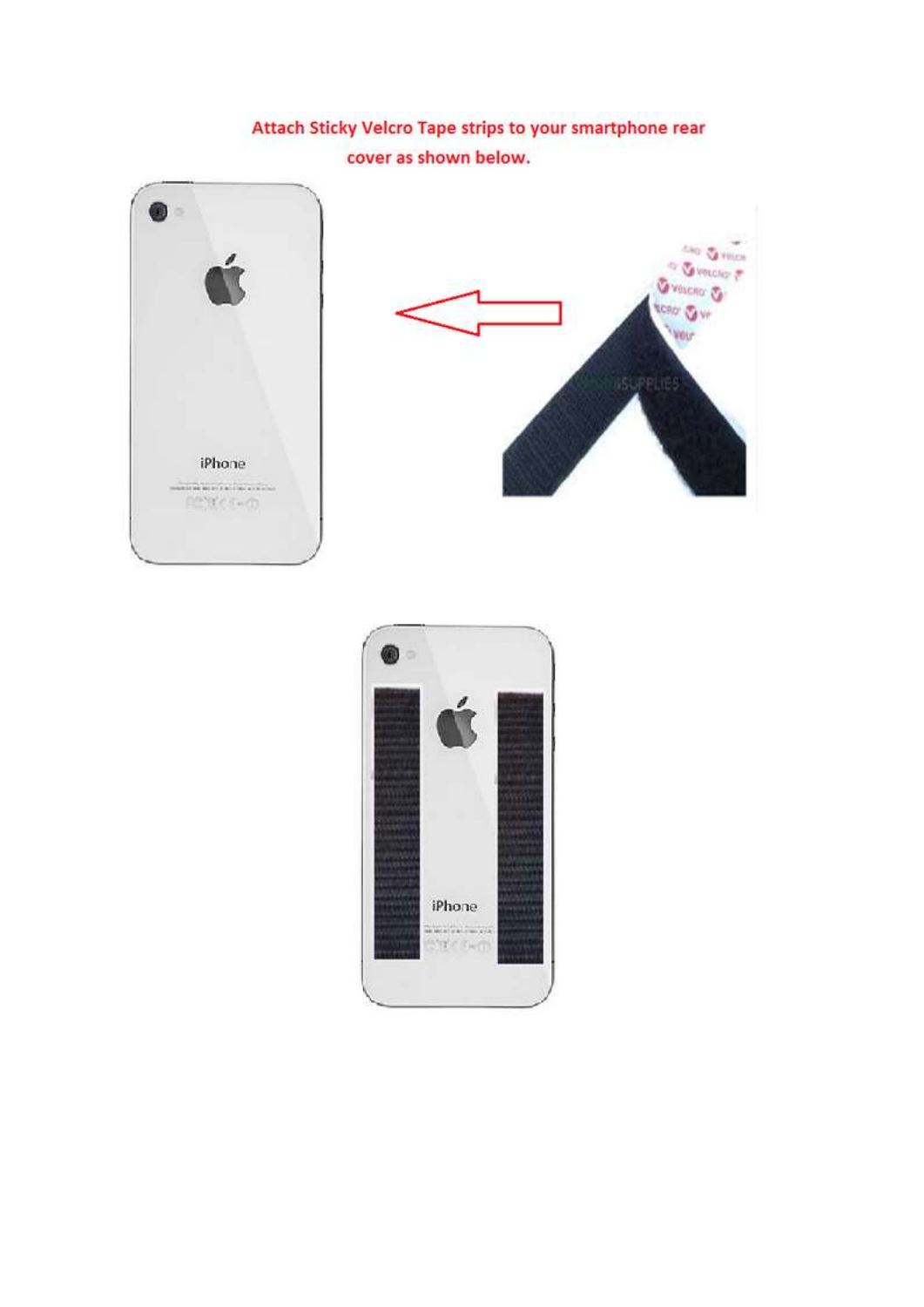



Align Smartphone rear camera with hole in your shirt. Attach phone Velcro tape to the velcrotape inside the shirt

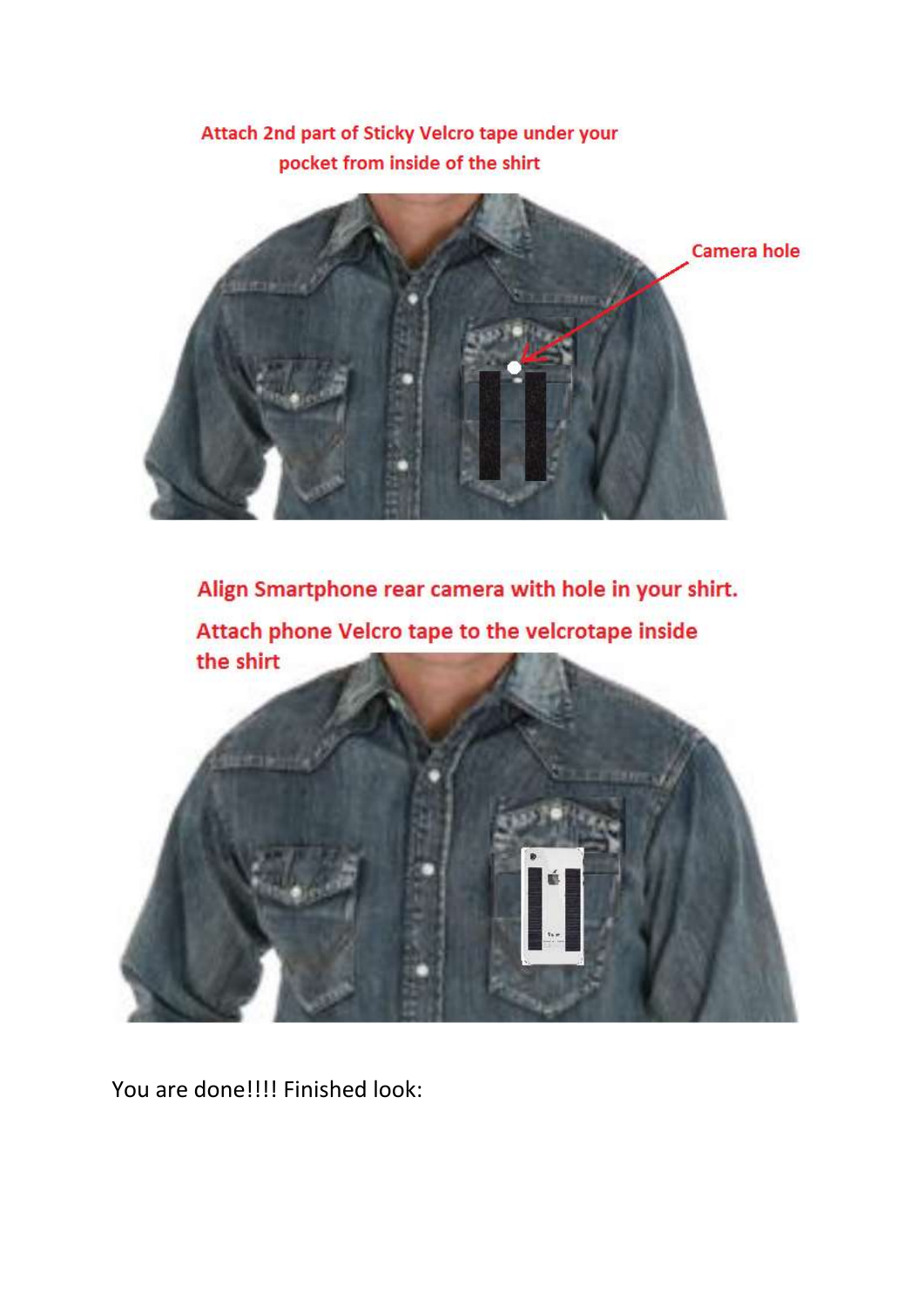

For Ladies similar principle is used:

The camera eye is hidden under a frill of a loose blouse with ruffle.

Thin magnetic wire inserted in the lower seam of a loose blouse as shown below.

The small hole cut under the frill and phone attached to the blouse from inside of the blouse by means of **Velcro tape** or **Instant Bond Double-Sided Fabric Tape**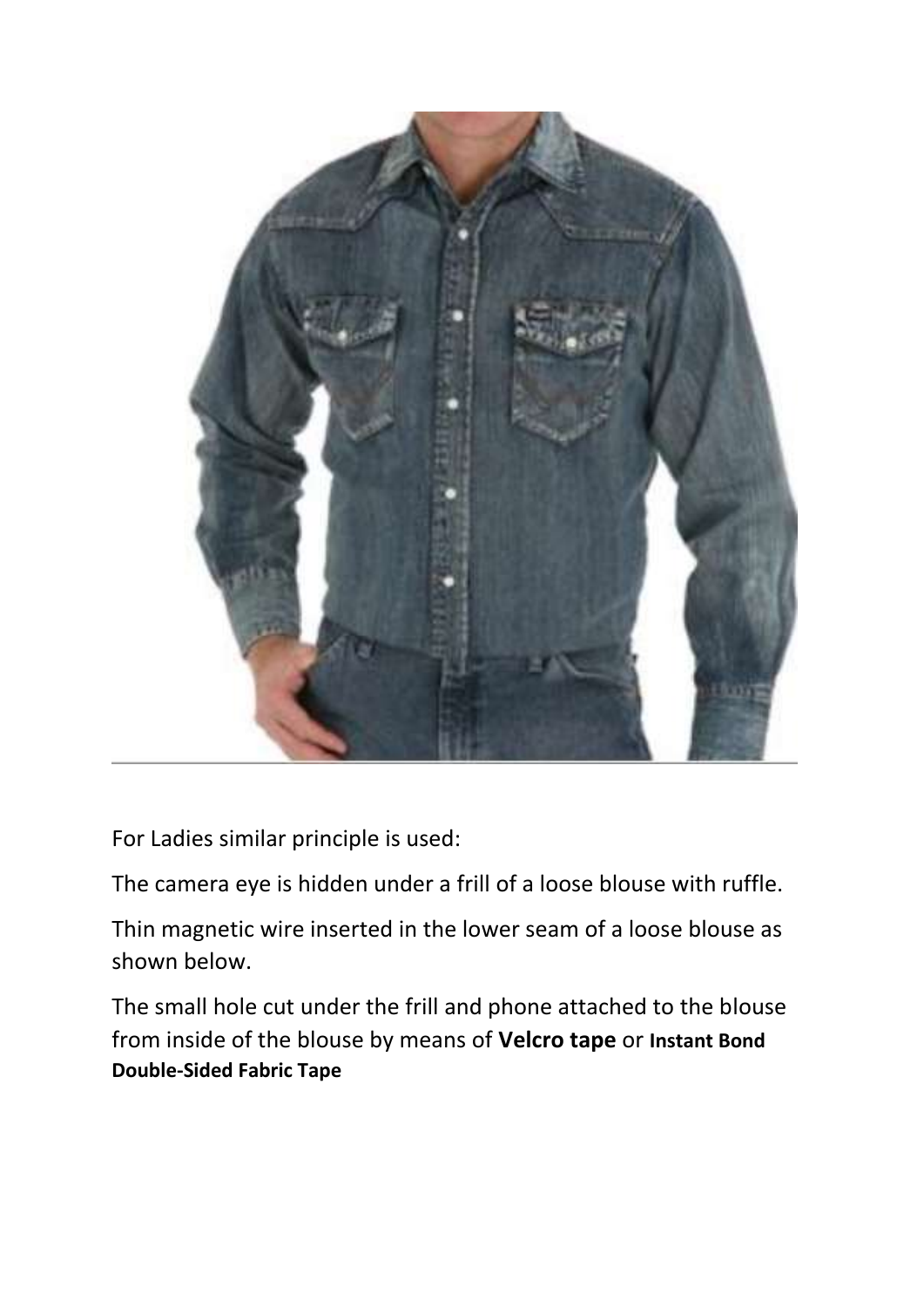



### **FINISHED LOOK.**

To expose camera just lift the frill up and it will stay in this position supported by magnet.

Please see below unisex method: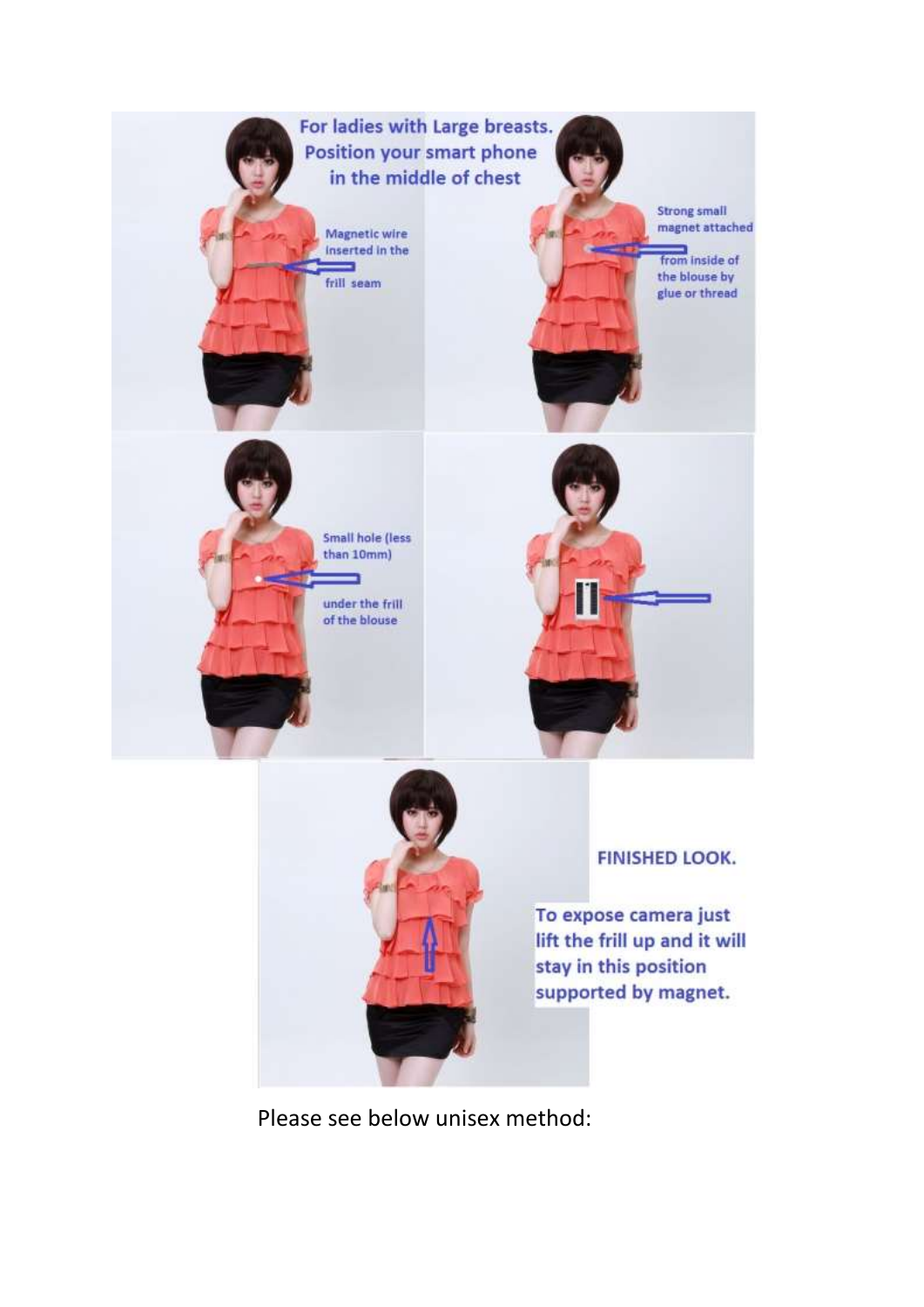

Put on any tight T-shirt and any loose shirt. Position a small sized Smartphone in the middle of your torso and between 2 shirt buttons as shown.



Attach yourself or ask any alteration service to sew pocket pocket on T-shirt for your<br>smarthone the way so camera will remain exposed

T







Place Smartphone in secret pocket, button up and you are ready to go

#### **DURING EXAM.**



Position text bank in front of your chest, the way<br>camera or teacher will not spot it. Split the button<br>placket with thumb and index finger to expose camera.